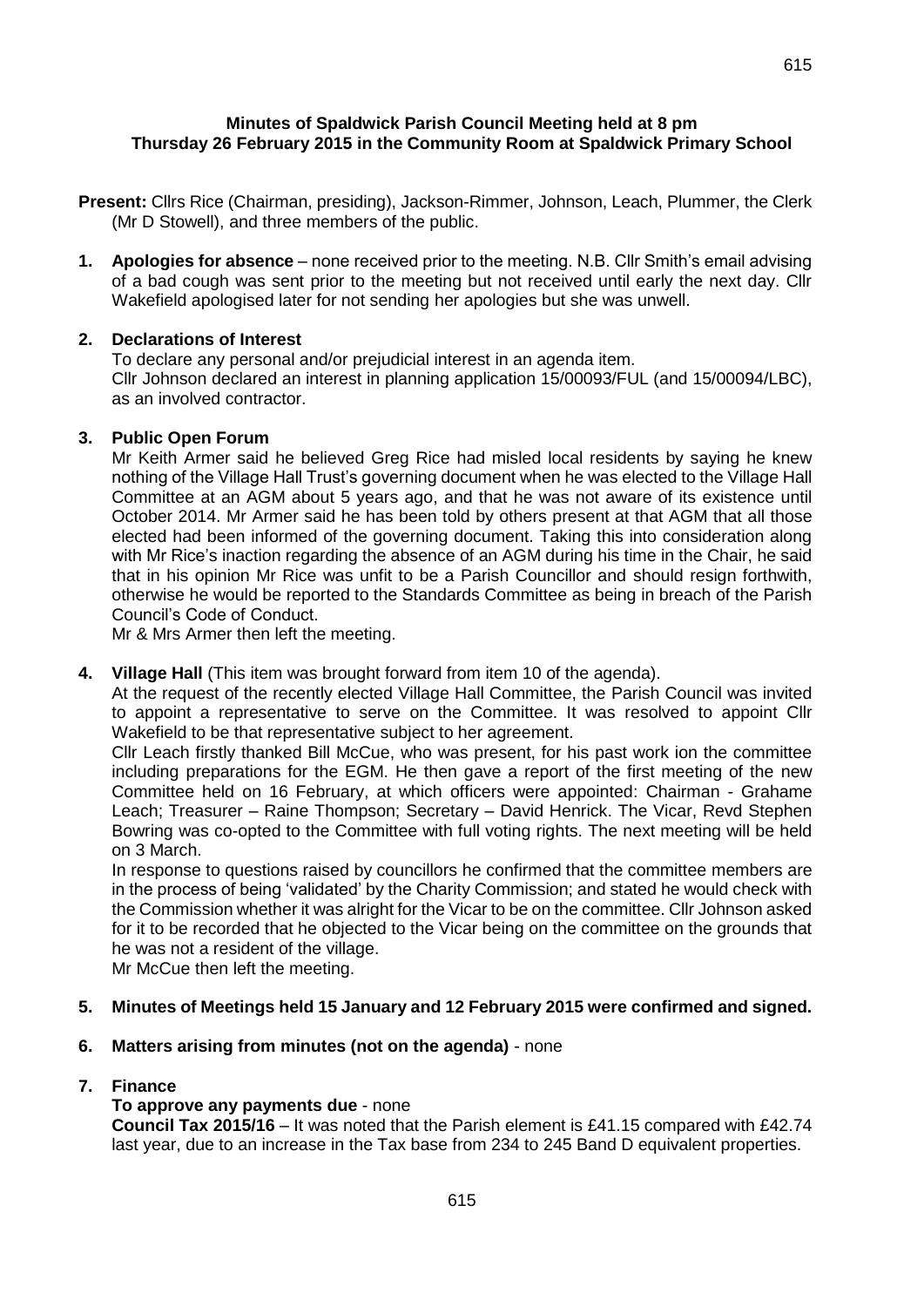616

## **Amendment to the Barclays Bank mandate**

It was resolved to amend the mandate to include the Clerk as an authorised signatory for administration purposes. This will enable the Clerk to stop cheques quickly when necessary and to notify the bank of any errors in the statements. At this time it is not proposed to change the requirement that 2 Parish Councillors must sign all cheques.

### **Town and Poor's Charity**

It was resolved that the Clerk be authorised to set up a secondary account with Barclays entitled "Town & Poor's Charity Account" into which the balance (currently £196) held for the Charity in the main Parish Council bank account would be transferred**.** 

## **8. Planning**

**The following new application was considered** (Cllr Johnson withdrew from the meeting) **15/00093/FUL (and 15/00094/LBC),** Internal and external repairs, renovation and extensions and new garden wall, The Limes, 27 High Street. It was resolved to recommend approval because the proposals will help to maintain the listed building in a good state of repair without adversely affecting any features of architectural or historic interest, and will not adversely affect the character or appearance of the Conservation Area.

**The following applications determined by the Local Planning Authority were noted 1402064FUL & 1402065LBC**, Removal of window from 1980s kitchen extension and replace with French doors. Insert wood burning stove and replacement of window and door to garden studio, King's Croft, 16 High Street. **Permission Granted to FUL and Consent to LBC 1402142LBC**, replacement windows to dormers on east and west roof slopes, 27 High Street – treated as **withdrawn.**

## **9. Assets – Provision / Maintenance**

**War Memorial** – it was resolved to set up a working group comprising Cllrs Johnson, Leach, Smith and Wakefield to produce a proposal for refurbishment of the memorial. The Clerk will provide the group with details of the work he has undertaken to date.

**Footpath notice board** – Cllr Johnson will carry out a trial, placing it back to back with the Parish Council notice board on the Village Green.

**Trees on Village Green** – the contractor has applied for permission from HDC to carry out the work. Assuming acceptance the work should be carried out mid-March.

**Children's Play Area Ferriman Road** – The Clerk reported that the owner of No 23 had recently said that he didn't want the high hedge cut down as it provided privacy to his back garden. On further investigation it was apparent that the high hedge was not needed as both neighbouring properties are sheltered by their own high fences, and that it would look tidier if it were cut to the same height along the entire length. The Council decision to request the contractor to proceed accordingly will therefore be implemented.

**Bus Shelter in Royston Avenue** – It was noted that More-than-Shelters UK could provide an enclosed shelter with front and rear openings and flat wooden seating at a total cost of £2950 including installation on the verge adjacent to the existing Royston Avenue bus stop. It was resolved to delay considering placing an order until CCC confirmed that scheduled bus services would continue to operate along Royston Avenue.

**Other Assets** – there were no new problems reported.

# **10. Highways, footpaths, byways etc. – to note the following updates**

**Street Lighting PFI** – no further programme available.

**Local Highway Improvement Initiative 2014/15** – the raised kerbing has now been installed near the post box in High Street. The project engineer has advised that the works planned for the Thrapston Road footpath will exceed the agreed budget due to the other two jobs. The works are estimated at costing an extra £700 (barring any unforeseen circumstances) which would be an extra £70 from the parish. As the PC had already agreed to pay "£510 or whatever